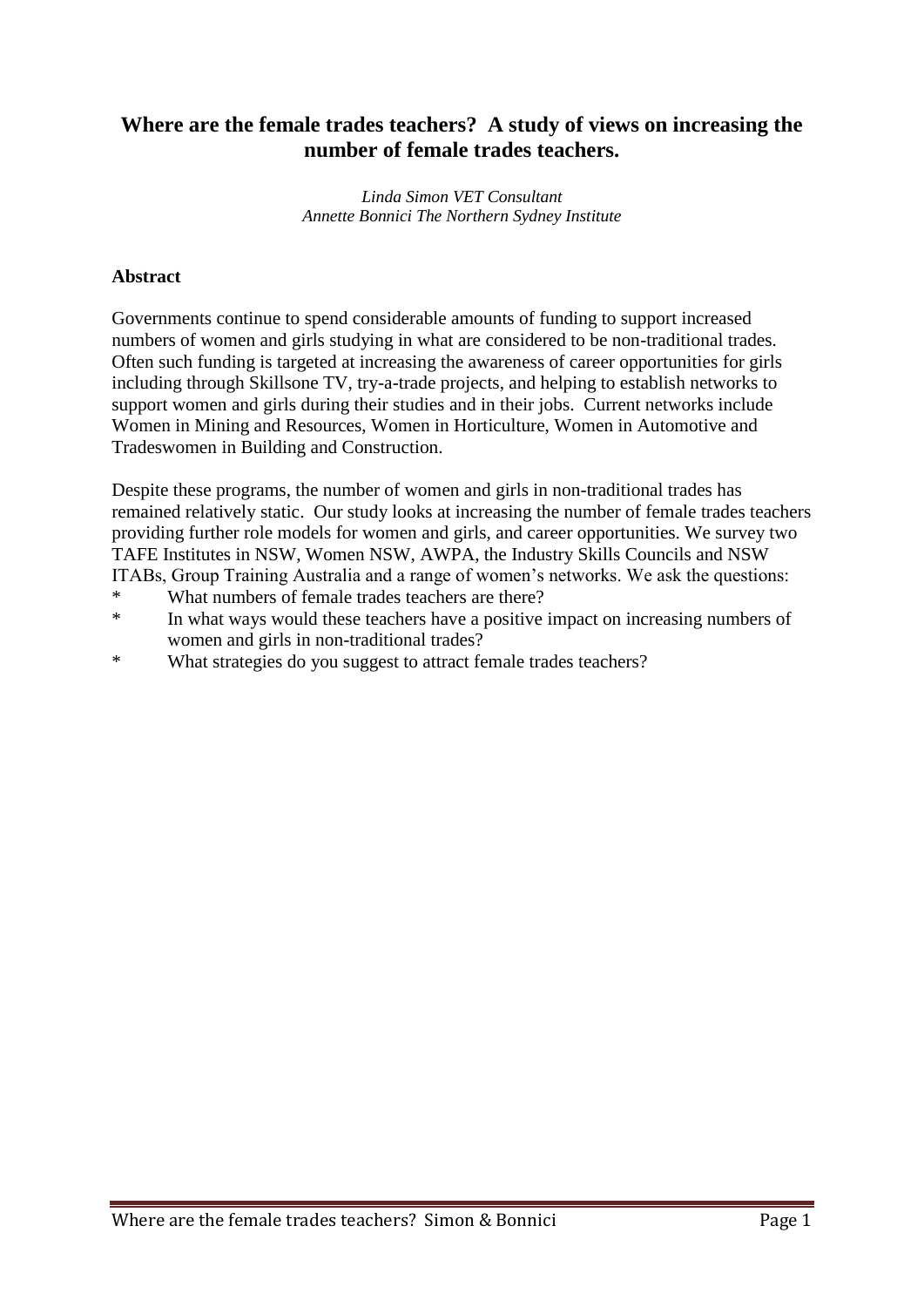## **Introduction**

Over the years projects to increase the number of women and girls in male dominated occupations have come and gone. The reality is that there continues to be a huge gender disparity in certain industries. Recent figures suggest women make up 45.7% of the overall Australian workforce across all industries, but only 22.6% in utilities, 15.1% in mining and only 11.8% in construction (WGEA, 2011)

The aim of this research is to ascertain whether the presence of female teachers in trade teaching sections in TAFE would be advantageous to increasing the number of female students.

## **Research Method**

We identified key stakeholders, including current female and male teachers, and relevant industry bodies, and by way of guided conversations based on a questionnaire, discussed their views of and experiences with this issue. One of the difficult parts of this research was to find the female trades teachers to interview. Currently a number of these teachers are teaching at diploma level rather than trade, and are more often employed on a casual or sessional basis. But as one respondent noted, it is hard to increase the numbers of female trades teachers when there are so few females in the trades overall.

Our questionnaire focused on the issues of:

- \* the difficulties with encouraging girls and women into the trades as students<br>\* whether famely togethers could have a positive impact on increasing numbers
- whether female teachers could have a positive impact on increasing numbers of female students, and
- \* strategies to attract female trades teachers and whether there are any existing barriers

Whilst most participants in the research strongly supported the concept of increasing the numbers of female trades teachers, some also asked whether gender was the defining issue, or rather a good teacher with the right skills and understanding of the needs of female students?

## **Does the Literature have anything to say?**

Very little research has been undertaken on the benefits of female teachers to women and girls studying in the trades. Yet mentoring, role models and networking are invariably part of the specialist programs developed to support women and girls in these male dominated industries. Young women entering the trades speak of the support of their school teachers in introducing them to the trades. (Women NSW – Case Studies)

The American website, Tradeswomen Now and Tomorrow, notes that even after more than 25 years in the trades, women still face unique challenges in entering and succeeding in male dominated careers. These challenges are identified as being isolation, lack of role models and mentoring, discrimination in hiring and laying off, and task allotment (Tradeswomen Now and Tomorrow website). This was also found to be the case in New Zealand. A key objective during 2005–07 for Northland Polytechnic in Whangarei was to conduct research into factors impacting on women's tertiary studies and employment options (Northland Polytechnic 2006). As part of this research, Jane Scripps cites gender segregation and discrimination as the main causes for the lack of women in vocational trades. (2006). Scripps claims that, while equity legislation may be in place, it has little effect on women entering male-dominated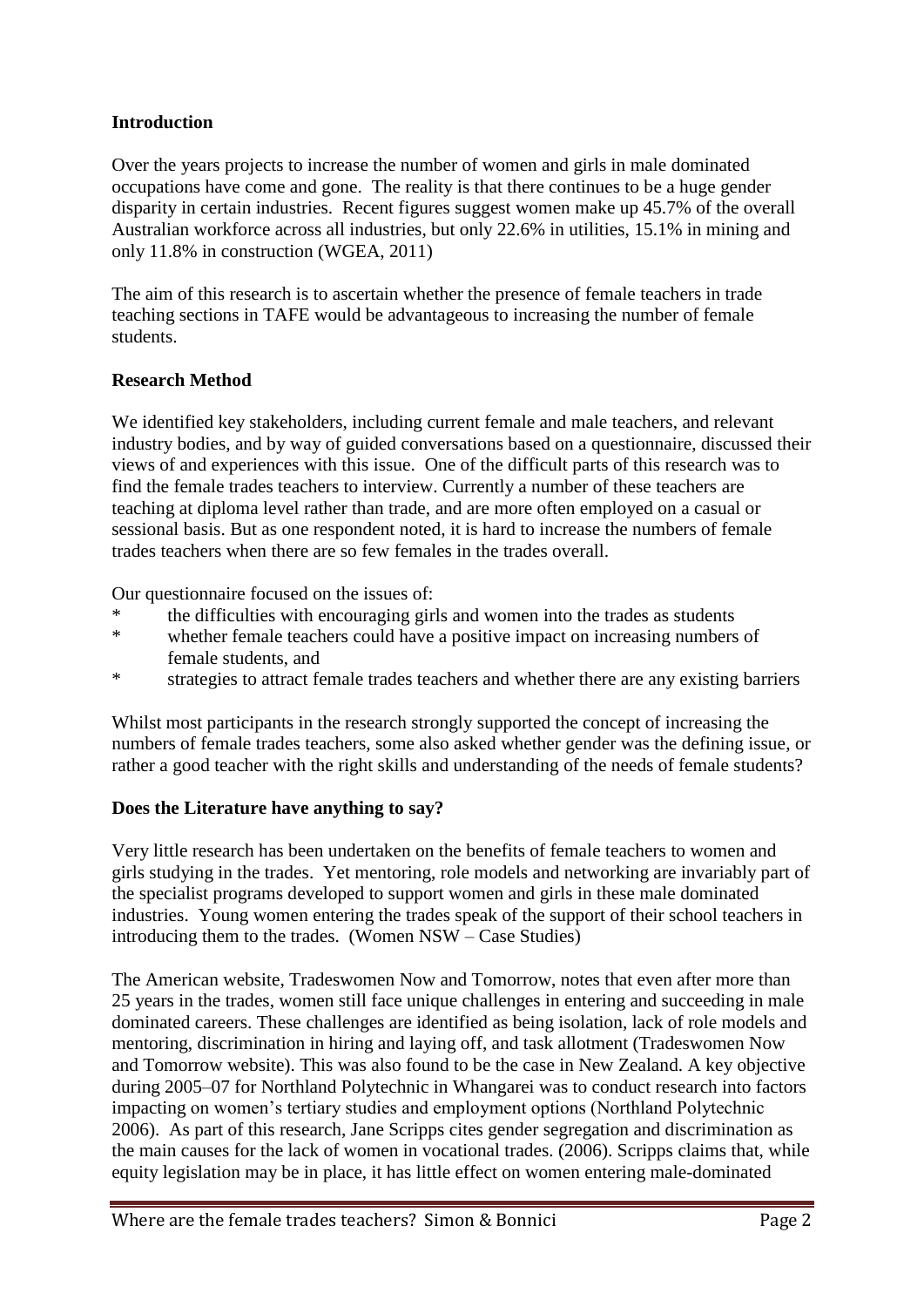trades. She notes that employers are not keen to take on female employees and that the majority of trade tertiary training is 'run by men for men'. (Scripps 2006, p.19).

This culture is so entrenched that in one extreme example the London Fire Brigade Training College in England was closed for a year and all its trainers replaced to bring about change (Lewis 2004). As in the trades, gender discrimination in the form of myths (such as women not being strong enough) is perpetuated to maintain the culture. Change, particularly with regard to gender, is viewed as an attack. Recommendations to effect change in the British fire brigades included a move away from a paramilitary style of training to one based on the adult learner model of further education institutes or university. Lewis recommends a number of measures for the recruitment and retention of female fire fighters, which include a female trainer on every recruit training course; clustering female students; equity and diversity training for both trainers and all new recruits; and training.

The Social Inclusion and Vocational Access Skills Unit with TAFE NSW, has set up a mentoring program in conjunction with Women NSW. This has been set up to support women and girls studying in non-traditional areas, to improve apprenticeship retention and completions and increase the number of women working in male-dominated industries. The SI&VA website describes mentoring in the following way: "As a mentor you have the opportunity to ignite a spark in the person you mentor, create a legacy, and develop your own leadership skills along the way. You pass on valuable lessons you have learned, support your mentee through highs and lows, challenges and achievements as they work toward their goal." The same could be said about a teacher. The mentoring program is most appropriate for those girls studying in male dominated industries where they may feel isolated, and is provided by TAFE teachers in appropriate vocational areas. As part of this project 'Women in Trades' facebook pages have been developed, one for the students and one for the teachers. Both male and female teachers have been encouraged to take on the mentoring in order to achieve social change.

In his report for the NSW Office for Women's Policy, Macquarie University academic Ian Watson used the 2006 Census data to collect evidence about the situation of women in the labour market. He makes the point right from the start that the presence of women in the trades is negligible, and that "the occupational patterns within the trades area show strong gender stereo-typing". (Watson, 2012, p. 2) In comparison to men, he concludes that "women in the trades are concentrated in the lowest income brackets, with nearly three quarters earning below \$800 a week, compared to 46% of men." The income difference was even more pronounced with tradespersons holding VET qualifications. One of the other conclusions from his research is one well documented, that women are more likely to be working part-time. The only trades occupations with large numbers of women were in hairdressing and commercial cookery.

In a further study analysing the career paths of women in the trades, Watson describes that of the group of women he tracked from 2001-2010. The women most likely to stay in the trades were those who were better paid and had higher level qualifications. Overall, women were more likely to leave their initial occupations than their male counterparts. (Watson, Sept 2012, p. 2) Whilst these issues of retention and career mobility are complex, it is apparent that higher level qualifications for women and girls are important, along with a range of occupational opportunities that can be made apparent through their studies. It may be that the gender pay gap would in part be addressed if there were more women in the trades.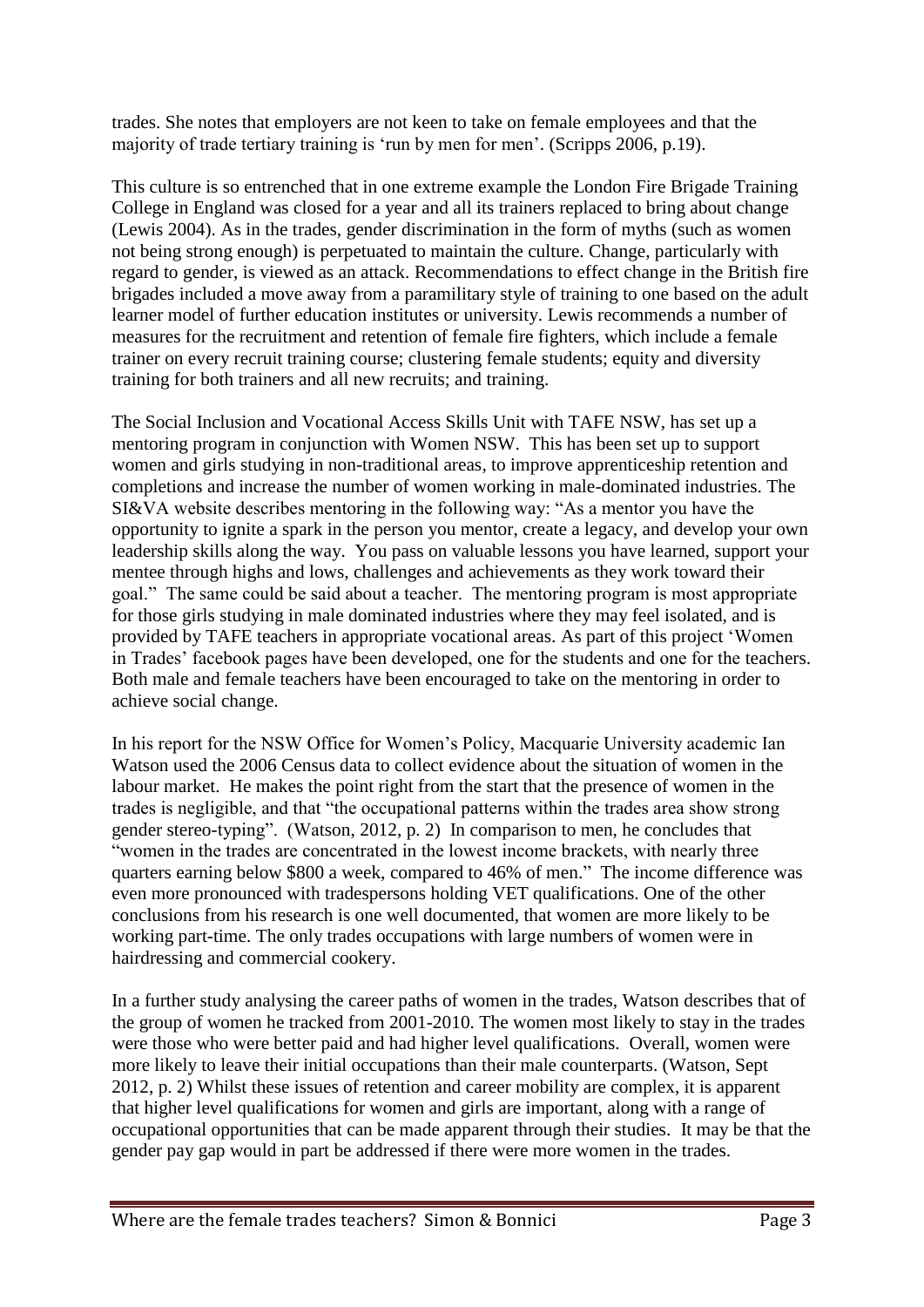Further information on gender by occupation is available at Appendix A, where the low percentage of women and girls in a whole range of trades is outlined.

Adult Learning Australia runs some courses for women looking to work in non-traditional areas. Their magazine Quest in 2013, described a program run from a Neighbourhood House in Victoria called 'Women in Trades and Technologies Course', a pre-apprenticeship course. The course teaches practical skills, encourages contact with potential employers and develops knowledge of how different workplaces operate. The female co-ordinator noted that "for women, getting into a trade is not nearly as straightforward as it is for men. Entrenched and outdated attitudes and lack of encouragement can be real barriers".

The policy paper developed by Microsoft and the UN in 2013, focuses on girls in STEM and ICT careers, but it makes a number of pertinent points about appropriate teachers. Amongst a number of issues and changes that would help to encourage more girls to study STEM subjects and enter ICT careers, the issue of teachers is raised. One of the obstacles to girls studying STEM subjects is identified as perceived irrelevancy, and one of the potential solutions is that "teachers must relate to girls and young women by talking about science and technology in ways that resonate and relate to their lives and aspirations." (2013, p. 9) The point is also made that many girls don't really understand what engineers actually do, and think that engineering is a dirty manual occupation, a misconception that carries over to many traditional male occupations. The issue is again raised in the section on 'combating stereotypes', where the point is made that teachers can contribute to stereotypes about gender differentiated occupations, and that increasing the number of role models is critical. It is also pointed out that the 55<sup>th</sup> session of the Commission on the Status of Women in 2011, made one of their recommendations that female science teachers and professors needed to be recruited as part of the change process to encourage more girls to study STEM subjects and ICT. (2013, p. 4)

In her speech that launched the Australian Human Rights Commission's program 'Women in male-dominated industries: A toolkit of strategies' on 21 May 2013, Elizabeth Broderick the Sex Discrimination Commissioner said: "On the whole, in 2013 we have not fully harnessed the invaluable contribution women can make – particularly in industries such as mining, construction and utilities. These industries represent a thriving part of Australia's economy, and as they continue to grow, both men and women can make an increasing contribution to their expansion and success...This is why the toolkit we are launching today is so important. It provides an opportunity for employers, employees, government, community, and unions to understand that women are critical to the sustainability of these industries."

She went on to speak of gender stereotypes being developed at a very young age: "But there's no question that educational choices are in large part associated with gendered stereotypes... Within the home it is also rare to see women and girls encouraged to consider careers in mining, construction or utilities. This is compounded by the difficulties women face in finding information about possible career paths in male-dominated industries as the conversation is rarely directed at them."

Given the impact of family and the home on career choices of young people, teachers have the opportunity to act as role models and help break the cultural perceptions around careers for males and females.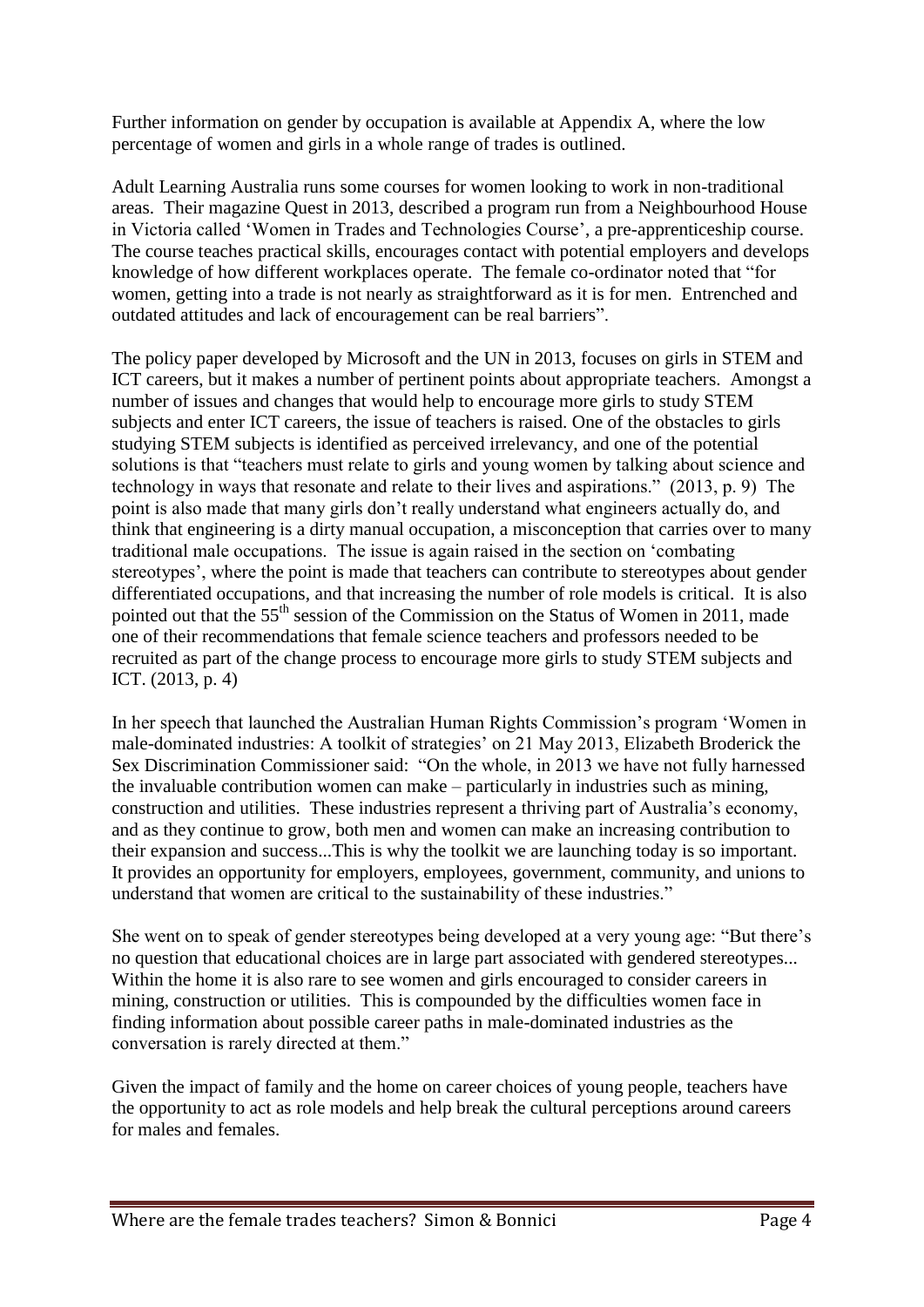It is worthwhile in this paper making a few comments about the industry associations and other supportive groups that have been established to provide mentoring roles and networking opportunities for women and girls in non-traditional occupations. One of the drawbacks appears to be sustainability, or growing the association/group to the size where work can be undertaken by paid employees rather than volunteers.

A few programs and groups have arisen as part of projects in universities, such as the Digital Divas Club. The Digital Divas project was funded from 2009-2011 through the Australian Research Council (ARC) Linkage Scheme, and was undertaken by four Victorian academics. This project was developed to build girls' ICT skills and confidence, increase girls' motivation to continue studying ICT and enter the ICT workforce, and to help change the perceptions of girls around IT as a career for women.

Others programs are attached to Industry Skills Councils, or are themselves not-for-profit national associations. The National Association of Women in Construction (NAWIC) is a not-for-profit organisation formed in 1995 to promote and improve the construction industry by supporting women to enter and remain in the industry. The networking opportunities provided by this association support women in pursuing and establishing careers in construction across a diverse range of occupations, and provide members with an awareness of issues related to this male dominated industry.

The automotive industry, according to AutoSkills Australia, has a critical trade skills shortage with 34,000 positions needing to be filled, including mechanics, panel beaters, spray painters and auto electricians. Women and girls make up around 4-5% of trade apprentices. AutoSkills is initiating a campaign to coincide with international women's day 2014, to prompt women to register their interest in becoming employed tradeswomen in the autoskills industry, called MAAP My Future. They used the popular television show 'The Project' to case study three female apprentices as to how they came to be in these male dominated areas and what it is like to be in such non-traditional jobs and working environments.

SALT, Supporting and Linking Tradeswomen, involves a few female trades teachers in TAFE, and is a non-profit incorporated organisation which began in 2009 to provide a support network for tradeswomen, apprentices and women who wish to enter the trades. In Australia the figures for tradeswomen are very small with only about 5000 tradeswomen across the whole of Australia. The aims of SALT are: provide support to tradeswomen in Australia including apprentices and women seeking to work in the trades; provide avenues for women to meet other tradeswomen, apprentices etc and share experiences; promote women in the trades to the general public and industry; advocate for change to attitudes to women working in the trades; campaign for changes which enable women to train and work in trades; and promote diversity and acceptance for all people in the trades.

A new program was launched on 6 March in Canberra, with Federal Government support, called Industry Women Central. It describes itself as "your first choice platform to all that is offering, happening, engaging, exciting and worth celebrating in the building, construction, and property services industries and beyond. Increasing attraction, engagement, education, visibility, advancement and promotion for women and non-traditional industries through cross sector partnerships."

It provides access to education scholarships, mentor programs, speaking opportunities, award programs, career advancement, board and committee opportunities, and participation programs for women and girls.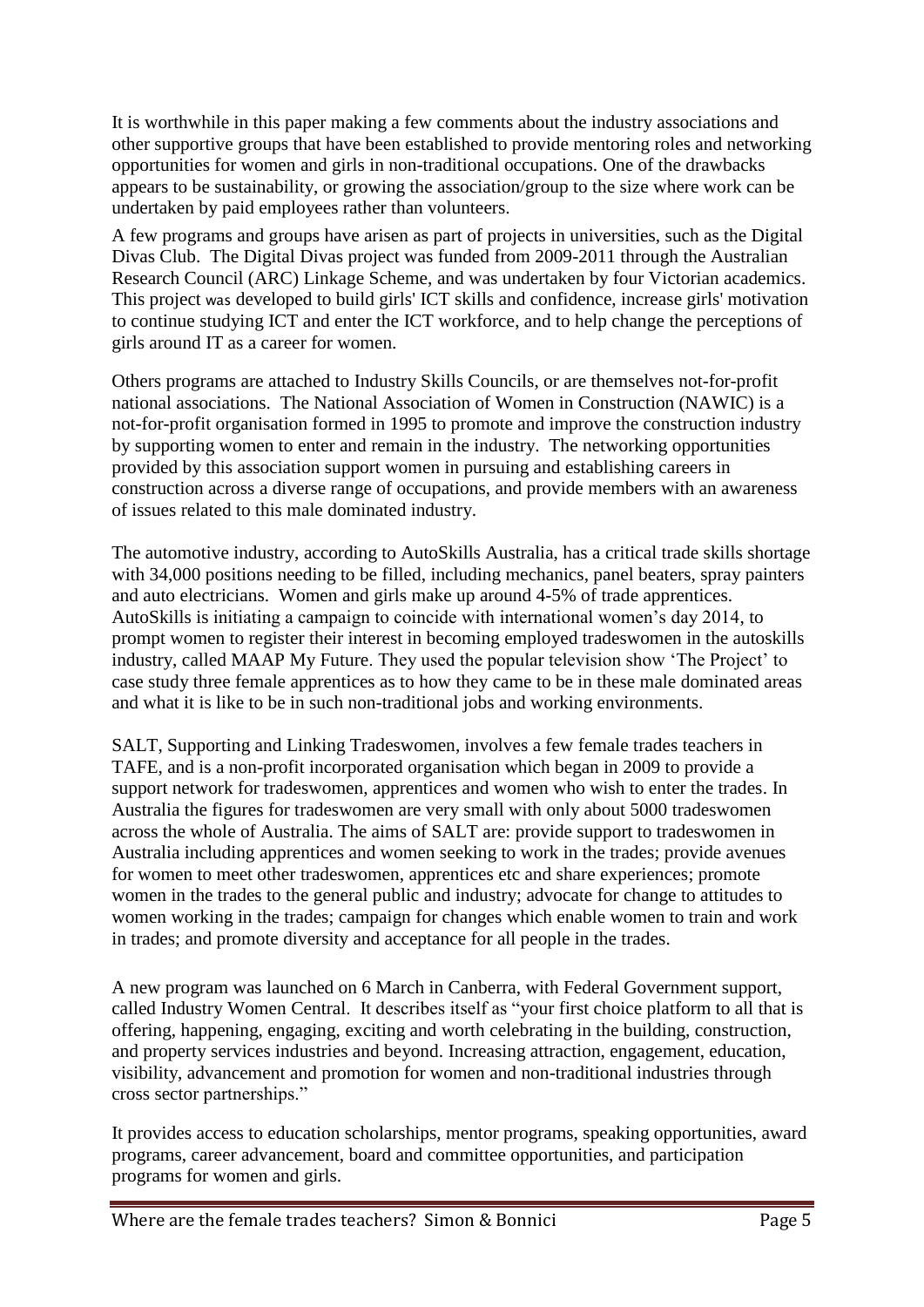Most of these programs/groups have mentoring and networking roles, but interestingly rarely is the issue of the impact of trades teachers raised, nor the opportunities available to female tradeswomen in becoming teachers and having the opportunity to change gender stereotypes through this role.

### **What did the teachers and industry have to say?**

We had responses to our questionnaire in the industry areas of Baking/Pastry Cooking, Transport and Logistics, Maritime, Auto Skills, Painting and Decorating, Manufacturing Skills, Design Engineering, Electrical Engineering, as well as from various organisations including Australian Workforce and Productivity Agency (AWPA), Social Inclusion and Vocational Access Unit (SI&VA), and Group Training Australia (GTA).

All respondents agreed that increasing the numbers of women and girls in non-traditional trades was an important issue. A couple mentioned that a balance of genders was desirable, but there was no point in forcing the issue. The responses generally fell into three broad categories – role models, career pathways and barriers.

### *Role Models*

Role models were considered an important part of the whole process. There was a strong recognition of the importance of families when young people make decisions about their careers, and this was particularly so with young girls. Those that entered the trades tended to come from a background where other family members worked in trades/technical areas, such as maritime. In this occupational area, the issue of isolation was of particular concern. Group Training has found that industry female field officers have been very successful role models.

Respondents strongly supported the need to embed cultural change, coming initially from the top of the organisation and then supported by trainers and supervisors. There are a growing number of networks in industry associations for women which provide mentors. One of the problems with such networks was that they were often not sustainable. Governments and funding bodies needed to consider the long term outcomes of such programs, including the changes that growing numbers of women and girls in the industry will make in workplaces.

Female teachers were highlighted as another good role model for both male and female students. Seeing women as competent tradespeople working alongside male teachers illustrated that both were able to work well together. It was suggested that where there was a lack of female teachers, that you could achieve somewhat similar support and role models through linking female students and teachers across trades. In this way, students can still benefit from seeing how the women have managed issues and achieved success, and how they have remained in the industry and forged a career.

#### *Pathways*

Girls need to be able to see a career path, and to make a non-traditional occupation a career of choice. Careers Expos involving TAFE teachers were seen as an important way of making the industry visible to girls at school, and enabled the teachers to explain the breadth of jobs available. There were more mature aged women entering areas such as engineering than girls straight out of school, and it was felt that innovative design areas were enhanced by female skills in communication and design.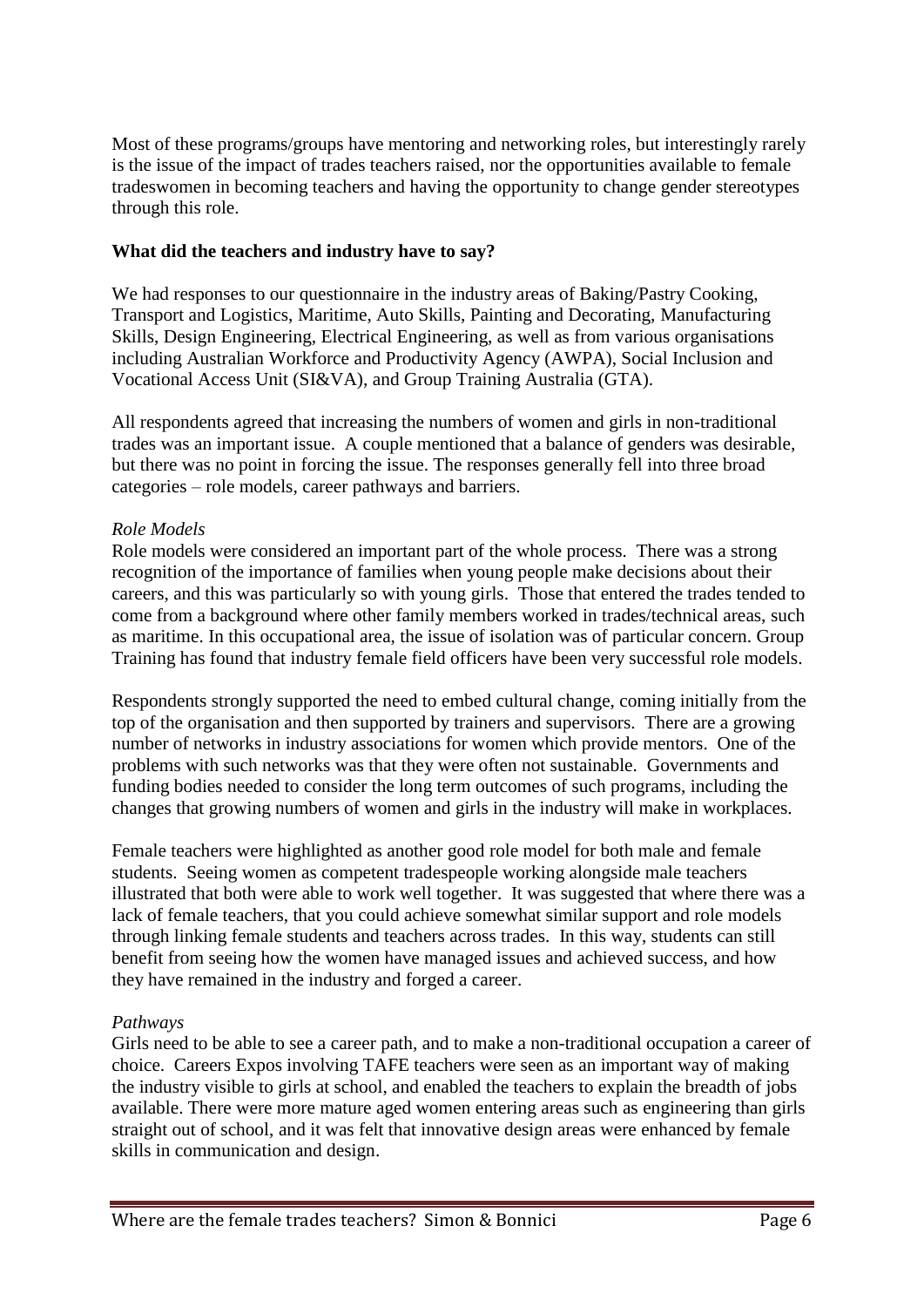Supporting more women to take up training in these industry areas was critical. Media perceptions were considered important, and the need to ensure that women and girls are depicted working in these industries. SkillsOne TV has been a good use of media to support girls and women in non-traditional occupations, and case studies are regularly shown as part of the programs. In many industries the growth of 'home' shows, including The Block and My Kitchen Rules, has helped popularise some trade areas, especially with the use of celebrities such as Maggie Beer. However, these shows may also depict unrealistic views of the occupation, thus leading to disappointment down the track. An example was given of girls in baking trades expecting to be able to undertake practical work still wearing jewellery and having long nails, as some of the TV presenters such as Nigella Lawson do. Media will also promote the "pretty" tradeswomen, skewing the stereotypes once again.

It was recognised that going hand in hand with this, was the need to find ways to encourage girls to take the STEM subjects at school, so that they had the Maths and Science to enter and progress through these careers. The impact of VET in schools (VETis) was variable, as it often depended upon how the school itself treated the VET in schools students. Were they supported at school and pathways opened for them, or were only students who were perceived as not being academic or behavioural problems pushed into studying at TAFE or undertaking these programs within the school environment?

In the Electrical Engineering area, there were still small numbers of female students, in one college perhaps one a semester amongst five classes of males. Often these women would be mature aged, often already working in that industry area, but without the proper qualifications. One female teacher noted that when she studied Electrical Engineering at university, there were 12 females amongst 800 males, suggesting also that there had not been significant change.

Our attention was also drawn to the history of women in trades, including the numbers of women who worked in such occupations during the war. The comparison was drawn to the current day, where due to enduring skills shortages there was a growing demand for more women and girls to fill such positions. It was also noted that a number of women coming from overseas were more likely to take up positions in trades and technical areas, as this had been a more acceptable career path in their countries. In some industries such as bakery, there was not so much a trade path but an opportunity for skilled women to operate home businesses.

It was felt by many that industry was recognising the problem, and that industry bodies such as the Institute of Engineers ran 'A Women in Engineering' course to raise the profile of this career path.

Some respondents raised a concern about career advisers in schools, and the knowledge they had about career paths and subjects girls should take to enter areas such as manufacturing and engineering. There was a suggestion that career exploration should start at a younger age with girls, parents and teachers all involved. This was reinforced by a number of respondents who felt that as gender identification begins so early, that overcoming these stereotypes required a multi-pronged approach which included families and schools.

#### *Barriers*

The third question focused on the barriers that women might face, both in entering these industries and in remaining employed in them. The drop-out rate for women and girls in non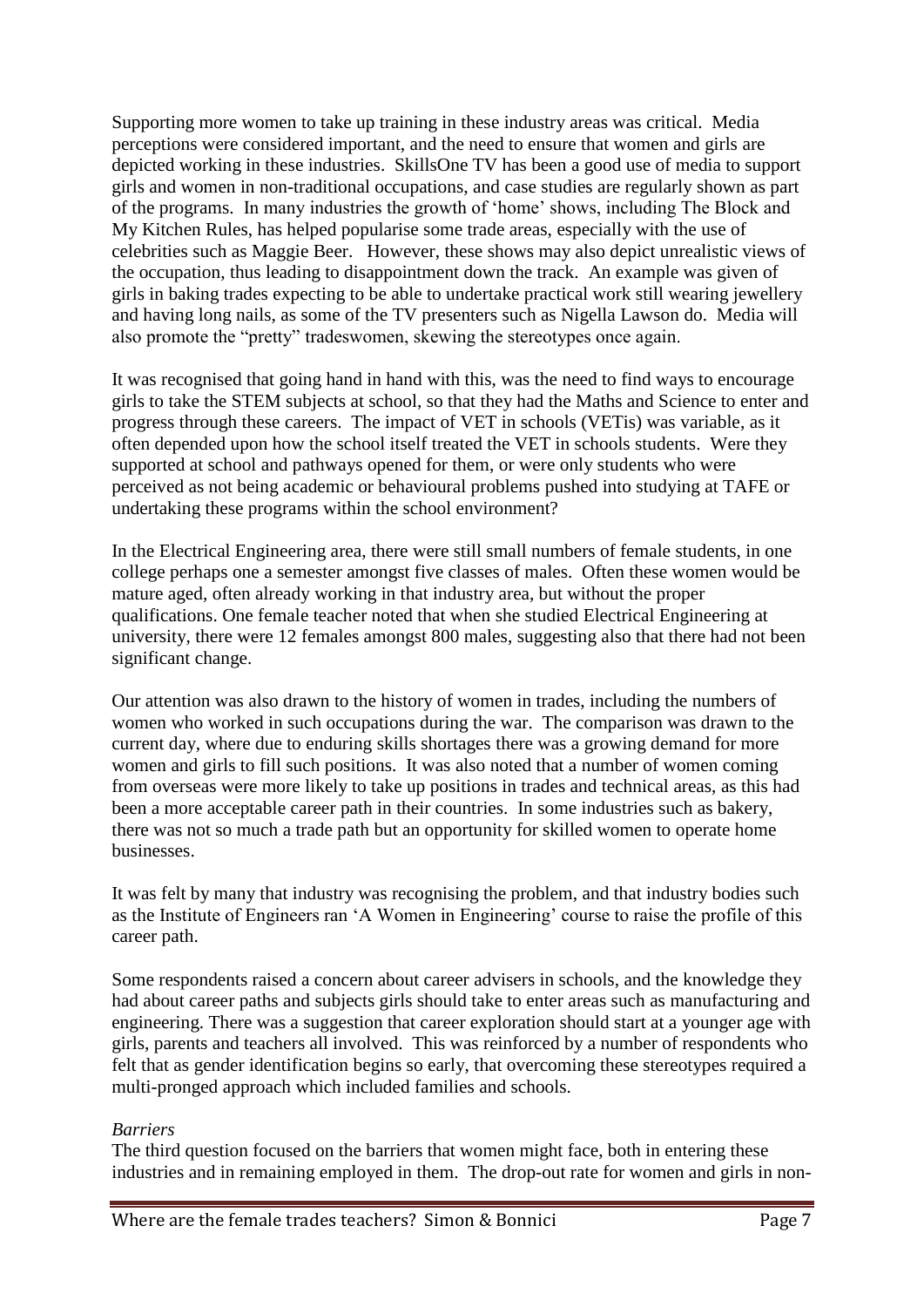traditional trades is very high. Barriers spoken about included once again the public and media perceptions and the fact that it should be acceptable to see women in overalls. There was still a sexist attitude from employers and co-workers in some industries, and bullying of apprentices still occurred. Programs that have been run, such as 'Girls can do anything', were seen as very important messages from governments, and that such campaigns have had positive spin-offs in the past.

The best advice about careers was seen as being available digitally, and through events such as 'try a trade'. Again parents were seen as both supporters and barriers, and the majority of young people said that they found out about jobs through their own networks, especially family. Pre-apprenticeship programs for young women were seen as important.

One respondent mentioned that the main barrier was the misconception that girls had of some industry areas, and their uninformed and often unchallenged views that careers in male dominated areas were physical and boring. The possibilities in innovation and design, particularly at higher VET qualification levels, needed greater promotion.

The question was also raised around how employers perceived stereotypes, and whether many of them still thought that girls would not have the skills they needed, especially in smaller companies. Industry associations and large corporations often now have positive discrimination programs, and quotas for increasing the employment of women and girls. A respondent in one major industry area was considering further research, as to whether the perceptions of employers was still a major barrier to increasing the numbers of women and girls in that industry. In an industry such as maritime it was felt that there still remained a strong bias against women on board boats, especially with the smaller operators, and a range of industry partners continued to promote an outdated view of the work involved. Remaining in some male dominated occupations was an issue for many women, given the issues of shiftwork and being away from home.

In response to question four about programs that work, the industry associations and networks were mentioned, including Robogals, and the networks online such as Fanelle, Lady Tradies and SALT. The Queensland association of 'Resourceful Women' had an initial target of 12% of women in the industry by 2020, but they had achieved it by 2011, so have moved their target now to 20%.

## *So where are the female teachers?*

In the fifth question we asked about the numbers of female trades teachers. Numbers across NSW are difficult to quantify given the casual and lack of ongoing employment for many TAFE teachers, so we were given responses such as three female trades teachers in Electrical Engineering amongst hundreds of male teachers. Whilst nobody suggested that it was difficult being a female teacher in TAFE, there were suggestions that in some of the male dominated areas there was a culture that did not support women to progress into management as much as would have been liked.

There was strong support in the sixth question for the positive impact that female trades teachers could have. The impact was seen as operating as well on their male counterparts, and changing attitudes to females in the industry. One respondent supported the growth in numbers of female teachers, but didn't see it as critical to getting more girls into the trades. She felt it was still more about media perceptions and the stereotyping of girls' careers.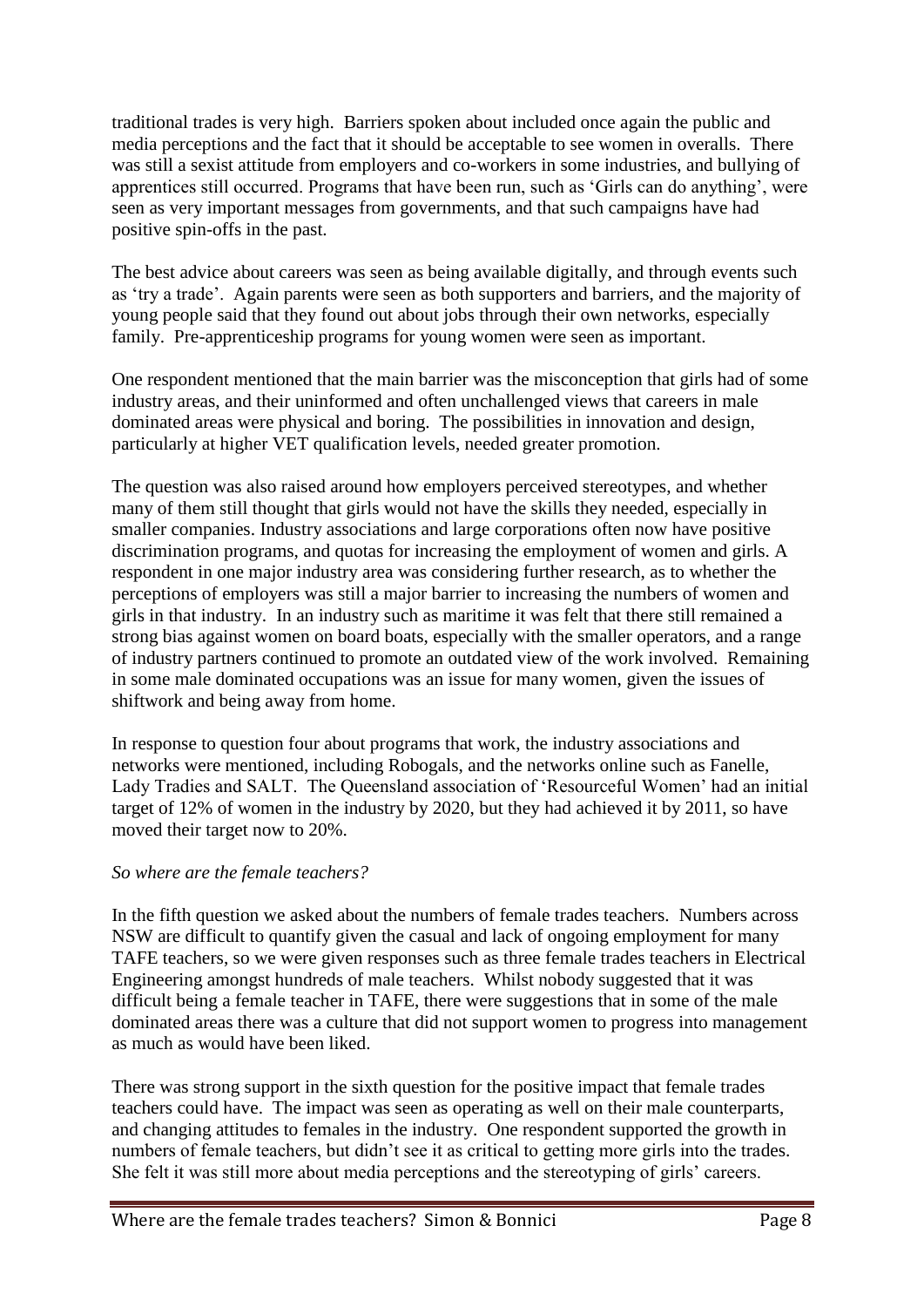The impact of increased numbers of female trades teachers was seen as considerable. Respondents agreed with the suggestions in the questionnaire about the possibilities for these teachers to be role models, to support students, set up networks, to make training more female oriented and family friendly, to be a go-between with employers, to help change the culture in TAFE and to assist with employment opportunities. The cultural change possible and the impact on industries of increased numbers of male and female teachers working together in what were traditionally male employment areas, was emphasised by a number of respondents.

Female trades teachers were considered to have the opportunity to instantly break down stereotypes and become role models. Female students appreciated having female teachers in these male dominated occupations, as they did not feel as isolated. This could be an issue too, where families were not totally supportive of such pathways. Female teachers could assist in supporting more female friendly workplaces. But it was noted that girls generally had to be enrolled in courses before they were aware there were female trades teachers, therefore the possible impact was not maximised. In the TAFE system one respondent indicated that a female Head Teacher could help male teachers to work more effectively with female students. The teachers were able to interact with industry groups and contribute to and promote magazines such as 'Women on the Water'.

Question eight considered ways of attracting more female trades teachers, and it was felt there were a number of barriers. The most critical drawback was that there were so few women in the industry there was not a large pool to draw from. In many industry areas, potential teachers had to drop pay to take up teaching positions, which was not always an attractive prospect. The lack of permanent positions and women leaving the industry to raise families were also barriers. Being away from the workforce could mean it was more difficult to find a teaching position on return as these women might no longer be 'industry current'. For some women it was felt that the requirement to have to pay for a Certificate IV in Training and Assessment before taking up casual teaching work at TAFE, was a barrier to employment. The issue of targeted recruiting and quotas was raised, including when male trades teachers retired. TAFE needed to make more use of teacher profiles that highlighted the female trades teachers, especially when providing careers materials to schools.

A number of pro-active suggestions were put forward to increase the numbers of female teachers, including the retraining of teachers in related areas. It was suggested that there could be women who started in the industry but left for various reasons including for family reasons, and that they may be interested in updating qualifications and moving into teaching areas. This would follow a similar promotion to that undertaken with nurses a few years ago. It was also felt that with industry onside, there could be greater promotion of the need for female teachers. Girls who were industry Award winners were thought to be excellent future teaching prospects.

One suggestion was that networks such as WAVE could be useful to assist women negotiating their way through the TAFE system to make the transition from tradie to teacher.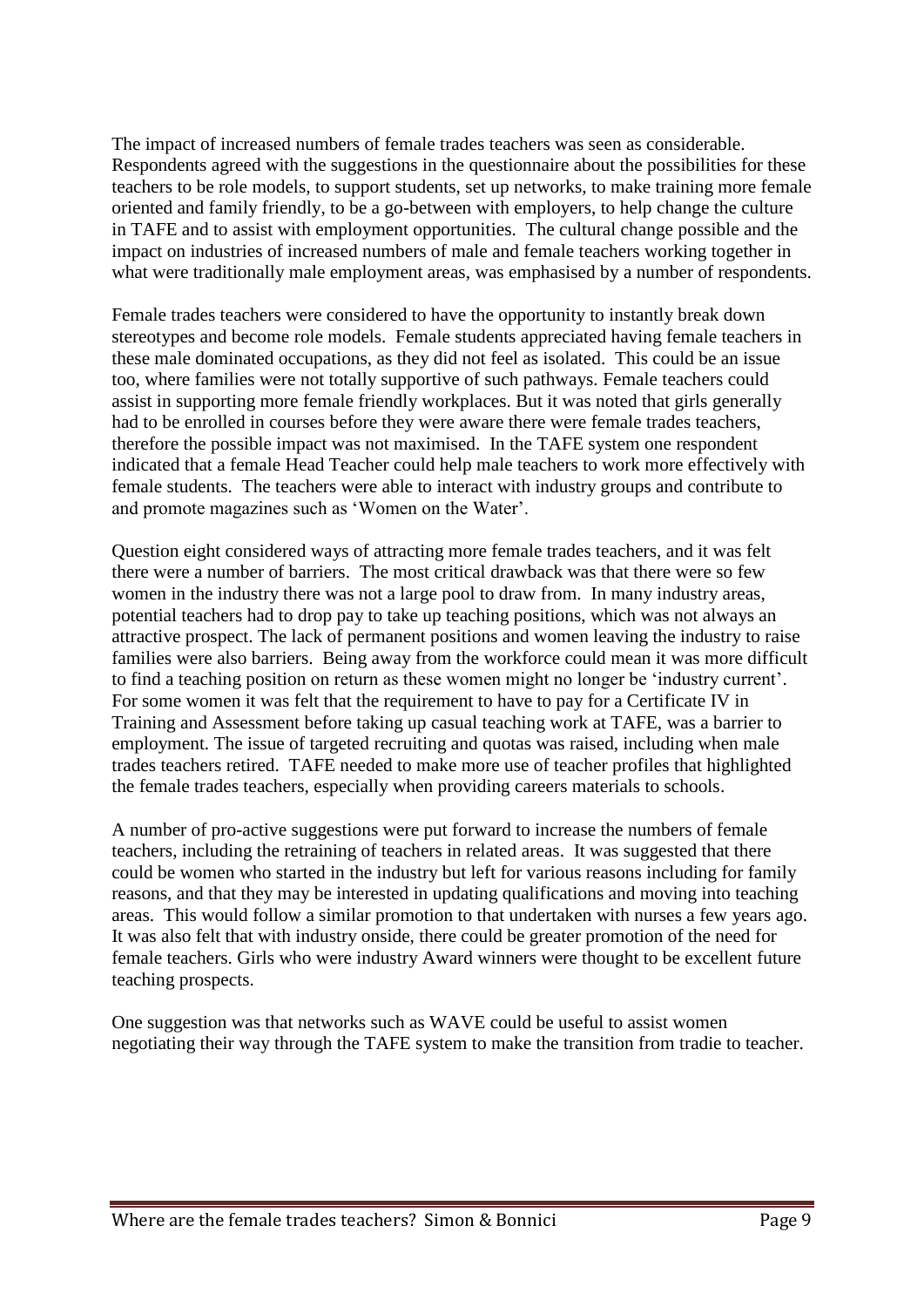## **Conclusions**

There are undoubtedly economic benefits to be gained from lifting women's workforce participation overall, including alleviating labour market shortages and providing business with access to wider pools of labour. As one respondent said, "Without being able to choose employees from 100% of the workforce we will never be able to fulfil our capacity as a nation." Programs for women and girls, some of which have been highlighted in our paper, have positive impacts, but should the focus be the economic benefit or the benefit overall for women?

According to Elizabeth Broderick, the Sex Discrimination Commissioner, "the underrepresentation of women in industries considered to be male-dominated – mining, utilities and construction – is an issue that is not only undermining gender equality in Australia, but is having negative effects on industry performance and our economy."(May 2013) The two are intertwined, but is it that the economy imperative is the 'real' driver of these programs?

History shows that every time there is a skills shortage, programs to encourage women into non-traditional trades appear, but are not sustained when economic conditions change. As one respondent said, increasing the number of women in trades is a long-term incremental process, therefore the programs need to be sustained and sustainable. Cutting funding to programs once they start to achieve successful outcomes or the economic conditions deteriorate has often resulted again in the decrease of women in these occupations.

Most of these programs recognise the importance of mentoring and networking to support women and girls, but the value of teachers is not included. Yet evidence from many other sources, including NCVER student satisfaction surveys, acknowledge the importance of good teaching to successful student outcomes. Teachers provide much of the networking and role modelling which has been highlighted as a necessity. One respondent to our questionnaire suggested that, "Gender may not be the most important issue, but rather the right teacher with the right attitude."

Many respondents commented that a female teacher can have a positive impact on male students as well as female students. Having male and female teachers working side-by-side, and respecting one another's abilities, demonstrates that there is a place for women in this industry, and will help to change mindsets that still exist around male-dominant industries. As one of the respondents to the questionnaire said, "If you have no female teachers, it sends a message of its own."

Given that all respondents to the questionnaire were supportive of increasing the number of female trades teachers, this should be included as an important strategy to support the growth and acceptance of women and girls in non-traditional trades.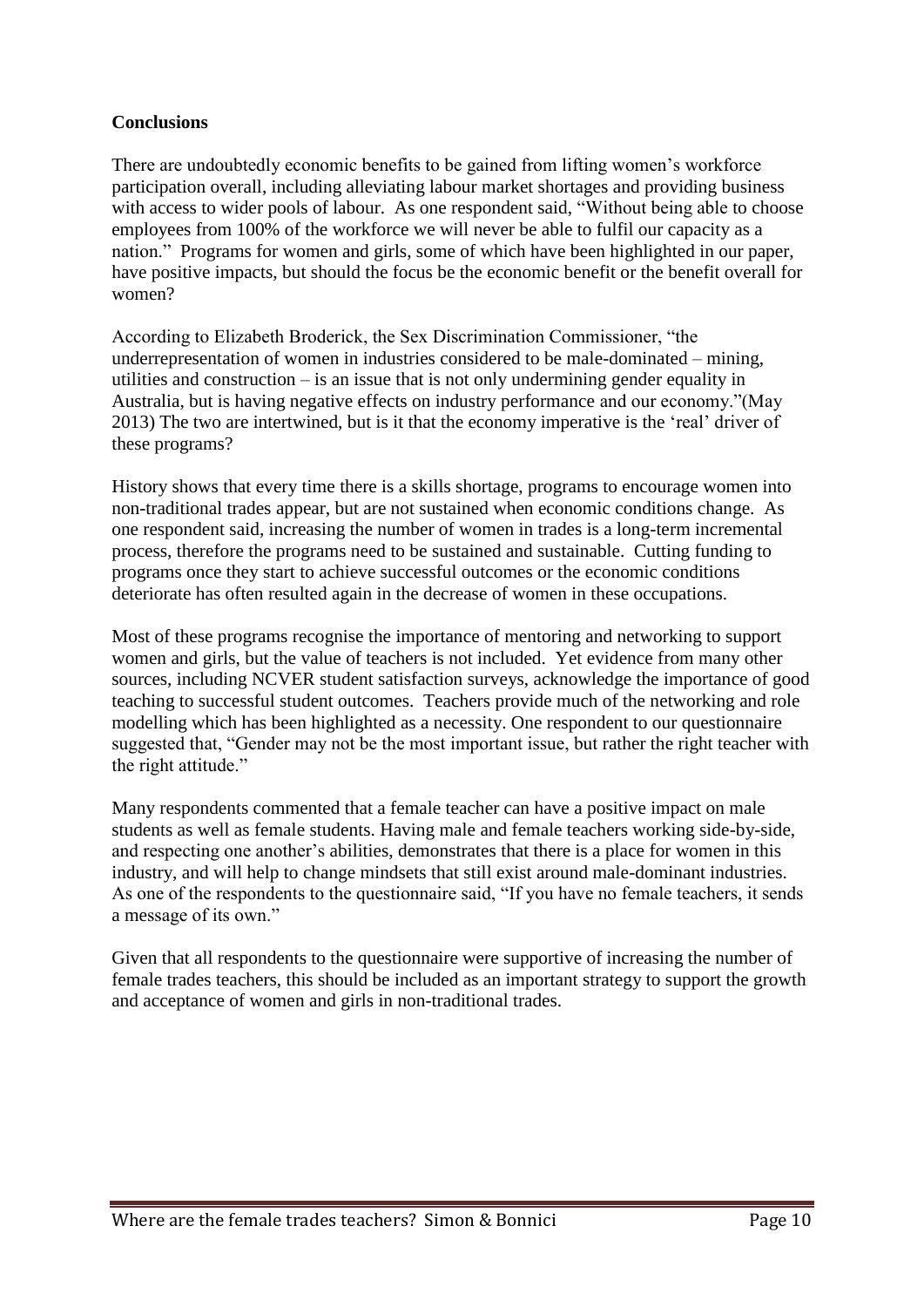## **References**

Broderick, E. 2013 *Time to bring women into male-dominated industries,* Speech given at the Launch of Women in male-dominated industries: A toolkit of strategies. [www.humanrights.gov.au/news/speeches/time-bring-women-male-dominated-industries](http://www.humanrights.gov.au/news/speeches/time-bring-women-male-dominated-industries)

Digital Divas, [www.digitaldivasclub.org](http://www.digitaldivasclub.org/) , cited on 9 March, 2014.

Industry Women Central, [www.cpsisc.com.au/newsarticles/industry-women-central](http://www.cpsisc.com.au/newsarticles/industry-women-central) cited 9 March 2014

Lewis, S 2004, *Gender and firefighting training,* research paper two, Institute for Social Research, Swinburne University of Technology, Melbourne.

Microsoft, UN Women, ITU and UNESCO, Girls in STEM and ICT Careers: The Path toward Gender Equality, 2013 [http://www.empowerwomen.org/~/documents/2014/01/26/16/56/girls-in-stem-and-ict](http://www.empowerwomen.org/~/documents/2014/01/26/16/56/girls-in-stem-and-ict-careers-the-path-toward-gender-equality)[careers-the-path-toward-gender-equality](http://www.empowerwomen.org/~/documents/2014/01/26/16/56/girls-in-stem-and-ict-careers-the-path-toward-gender-equality)

National Association of Women in Construction (NAWIC), [www.nawic.com.au,](http://www.nawic.com.au/) cited on 5 February 2014

Support and Linking Tradeswomen (SALT), [www.saltaustralia.org](http://www.saltaustralia.org/) cited 9 March 2014

Scripps, J 2006, *Why don't more women go into the vocational trades?,* appendix 1, Women's Trade Academy Project Report, Northland Polytechnic , Whangarei, North Island, New Zealand.

Social Inclusion and Vocational Access Skills Unit Mentoring Women in Trades, [www.siandvatafe.nsw.edu.au/communities-of-practice/mentoring-women-in-trades,](http://www.siandvatafe.nsw.edu.au/communities-of-practice/mentoring-women-in-trades) cited on 5 February 2014

Watson, Ian for Office of Women's Policy NSW Dept of Family and Community Services, Gender Segregation in the Trades, Sydney May 2012.

Watson Ian, Qualitative analysis of career paths of women in the trades 2001 to 2010, Sydney September 2012.

Women in Auto Trades (WIAT), AutoSkills Australia, [www.maapmyfuture.com.au/women](http://www.maapmyfuture.com.au/women-in-auto-trades-campaign)[in-auto-trades-campaign,](http://www.maapmyfuture.com.au/women-in-auto-trades-campaign) cited 9 March 2014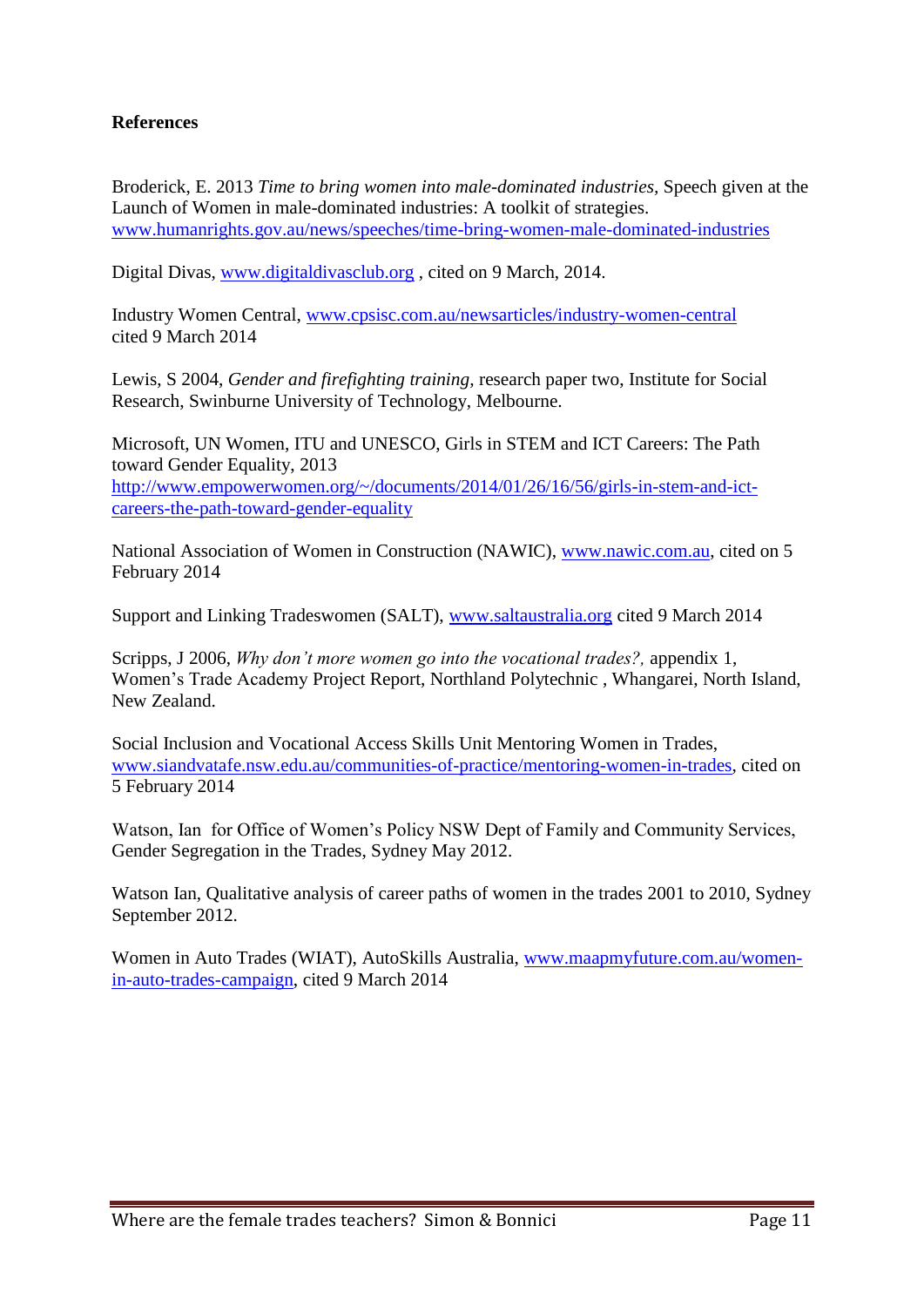# **Appendix A: Current statistics on gender segregation in the trades in NSW 2012**

| <b>Trade</b><br>occupation                                      | No.men | No./%Women |        |
|-----------------------------------------------------------------|--------|------------|--------|
| Chefs                                                           | 21,274 | 4,385      | 16.7   |
| Gardeners                                                       | 15,318 | 2,513      | 14.0   |
| <b>Shearers</b>                                                 | 673    | 122        | 8.9    |
| Printers                                                        | 5,389  | 415        | 7.4    |
| Signwriters                                                     | 698    | 131        | 6.8    |
| Binders, Finishers and<br><b>Screen Printers</b>                | 1,034  | 104        | 5.8    |
| Telecommunications<br><b>Trades Workers</b>                     | 5,075  | 234        | 4.5    |
| <b>Electronics Trades</b><br>Workers                            | 9,221  | 335        | 3.3    |
| <b>Plasterers</b>                                               | 8,633  | 291        | 3.2    |
| Electricians                                                    | 43,769 | 866        | 1.9    |
| Cabinetmakers                                                   | 4,134  | 112        | 1.9    |
| <b>Butchers and</b><br><b>Smallgoods Makers</b>                 | 7,875  | 119        | 1.3    |
| Carpenters and<br><b>Joiners</b>                                | 39,522 | 424        | 1.1    |
| <b>Motor Mechanics</b>                                          | 26,923 | 199        | 0.8    |
| <b>Structural Steel and</b><br><b>Welding Trades</b><br>Workers | 18,386 | 96         | 0.6    |
| <b>Metal Fitters and</b><br><b>Machinists</b>                   | 31,974 | 100        | 0.3    |
| Plumbers                                                        | 22,025 |            | $0.0*$ |
| <b>Painting Trades</b><br>Workers                               | 14,821 |            | $0.0*$ |
| <b>Bricklayers and</b><br>Stonemasons                           | 9,174  |            | $0.0*$ |
| Airconditioning and<br>Refrigeration<br><b>Mechanics</b>        | 8,979  |            | $0.0*$ |
| <b>Wall and Floor Tilers</b>                                    | 5,893  |            | $0.0*$ |
| Panelbeaters                                                    | 5,201  |            | $0.0*$ |
| <b>Aircraft Maintenance</b><br>Engineers                        | 3,999  |            | $0.0*$ |
| Greenkeepers                                                    | 3,805  |            | $0.0*$ |

Where are the female trades teachers? Simon & Bonnici Page 12